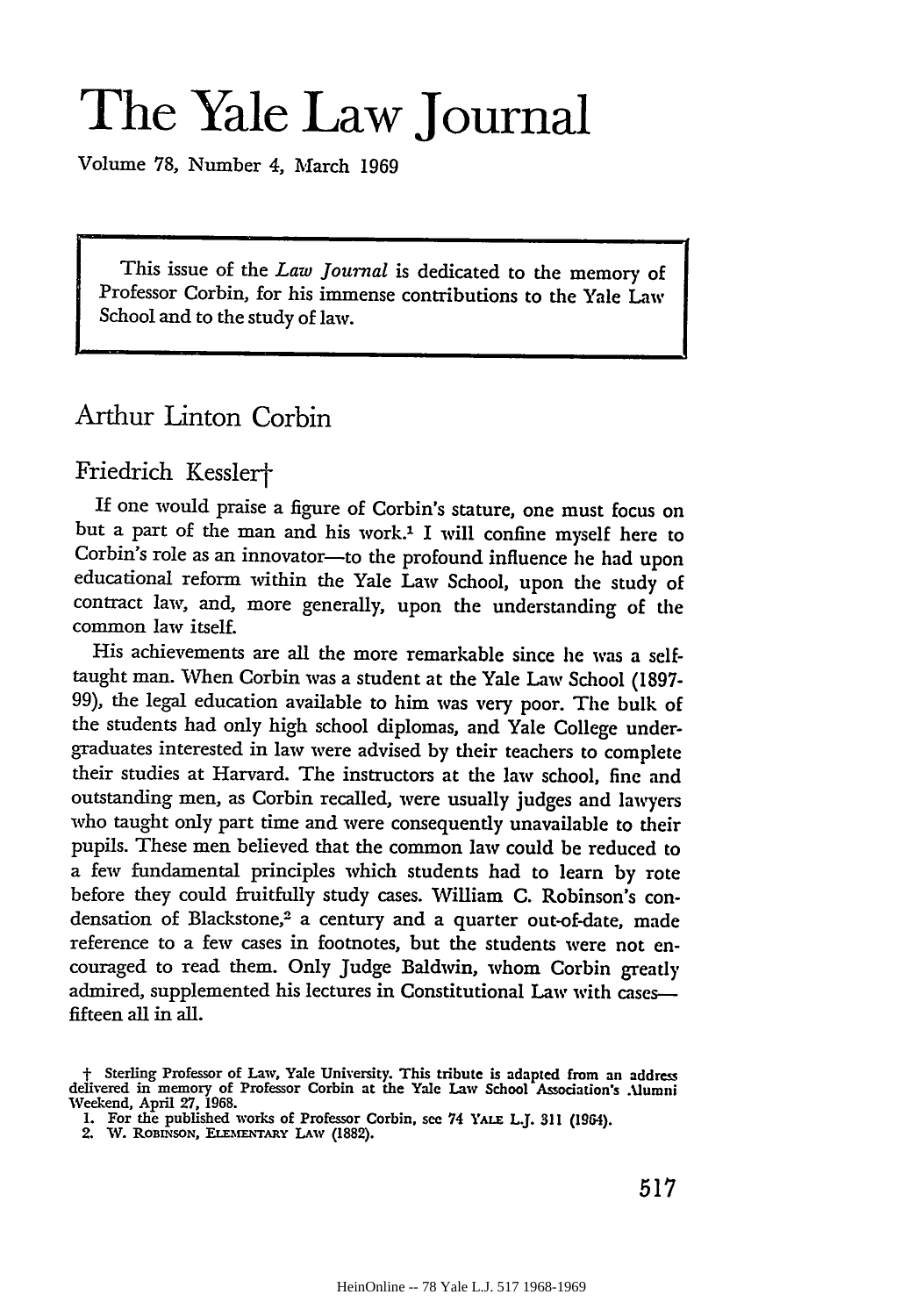The result, according to Corbin, was that the students acquired little capacity to analyze a complex set of facts and none whatever to compare diverse decisions and form an independent opinion. They were never told that the changed conditions of life had left many of the old rules and doctrines referred to in Robinson unsupported. The students were taught to deride the Harvard "case system": one of their instructors told them that the "unfortunate Harvard system" produced case lawyers who could not argue from principles but had to depend on finding a case "on all fours." That judges had a part in making and remaking the law was held out as a preposterous idea.

When Corbin returned as an instructor, after four years of practice and high school teaching in the mining town of Cripple Creek, Colorado, the law school began to change rapidly. Yale College juniors and seniors were permitted to take law school courses for credit toward both degrees. Corbin took over the teaching of contracts and adopted Williston's casebook as soon as it appeared. In 1910, while the youngest member of the faculty, he succeeded in persuading the others to tighten entrance requirements, to select a faculty of full time teachers and "producing scholars," and to introduce the case method.

The most important of the new appointments were Hohfeld's in 1914 and Judge Swan's, as dean, in 1916. When W. W. Cook was added in 1916, the nucleus of the new faculty was complete. In the interest of clear analysis and communication, they adopted the terminology developed by Hohfeld in his "Fundamental Legal Conceptions." But Corbin went beyond Hohfeld. He recognized that Hohfeld's analysis "solves no problem of social or juristic policy, but [that] it does much to define and clarify the issue that is in dispute and thus enables the mind to concentrate on the interests and policies that are involved, and increases the probability of an informed and sound conclusion."<sup>3</sup>

Corbin, Hohfeld, Swan, and Cook did not build a modern law school without opposition. When, in "The Law and the Judges" in the *Yale Review* of 1914, Corbin advanced the heretical thesis that judges make law, an irate alumnus demanded that he be fired immediately. Within a year after Dean Swan's appointment, disgruntled alumni distributed a bitter letter, signed the "Committee of Eleven," charging that Swan had Harvardized the law school. But the powerful backing of William Howard Taft, Kent Professor of Law in Yale College, who taught a course at the law school and believed in the case method, effectively neutralized the opposition.

*<sup>3.</sup> Foreword* **to** W. **HOHFELD, FUNDAMENTAL LEGAL CONCEPTIONS** Xi (1964 ed.).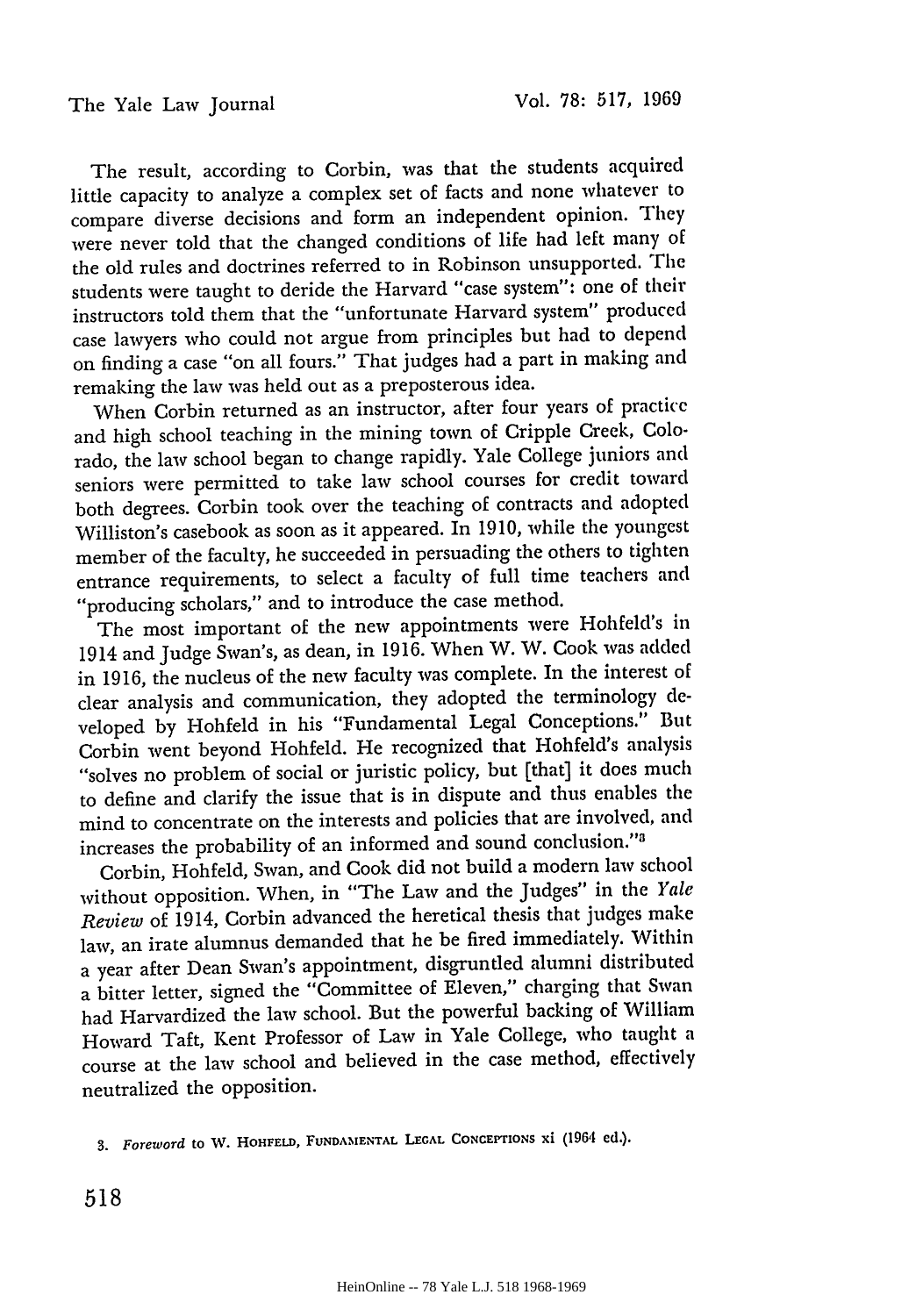The First World War had a dampening effect on the rapid growth of the law school, by depriving it of part of the faculty and most of the students. The *Law Journal,* which had turned over a bright new leaf with volume 26, encountered a serious shortage of both editors and contributors. Yet both school and journal survived, and the quality of the *Journal* in fact improved, with Corbin and Karl Llewellyn, then Editor-in-Chief, writing half of the comments and case notes.

The war over, Judge Swan's deanship was one of exceptional intellectual and material growth, laying the foundation for the further development of the law school in the thirties. In this later period, Yale, together with Columbia, became the high fortress of legal realism under the deanship of Hutchins and Clark. Corbin did not join the realist movement; he was rather critical of its tenets, and particularly of the position that decisions were not determined by rules and principles. Nonetheless, Corbin's skepticism did not prevent his realist colleagues from consulting him whenever they had to deal with a problem in contracts. During the high tide of legal realism at the law school, Corbin remained a respected figure and a steadying influence. He successfully countered the demands of the "rearrangers" to have an avant-garde school *à tout prix*. He kept the school from becoming either a part of the Institute of Human Relations or a graduate school with five students as acolytes allotted to each instructor. He also disapproved the plan to add twenty new faculty members-five as full professors of administrative law, one for each federal regulatory commission.

While the realists went their daring ways, Corbin worked on his treatise, begun in 1925, on the *Restatement of Contracts,* and on the Revised Sales Act. His retirement in 1943 enabled him to devote all his energies to the completion of his treatise, to the work on yearly supplements, and to the new *Restatement.* Work on the treatise stopped only in 1964 when Corbin lost his eyesight. At the time he stopped working, he was almost ninety years old.

Corbin's contribution to the law of contracts and to the common law in general was no less than his influence on the law school at which he taught. The uniqueness of his wider contribution lies in his approach, the characteristics of which become clear when we compare Corbin's treatise with that of Williston. Williston follows the tradition of most American legal treatises. He rarely explores the policies underlying the concepts and rules which he masterfully interprets.4 The

4. E. PATTERSON, JURISPRUDENCE 221 (1953).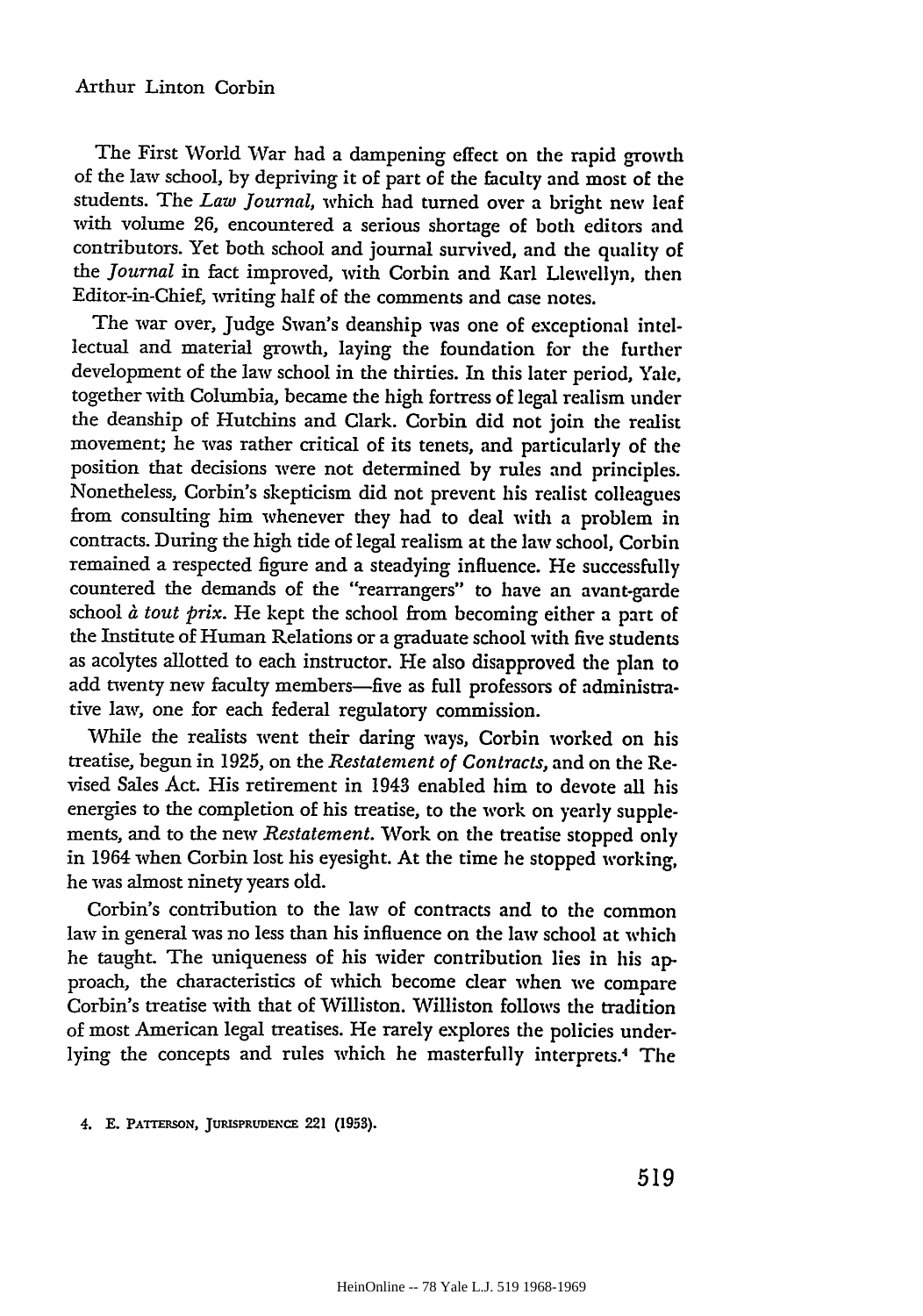index to his great treatise makes no reference to the mores of the community, and freedom of contract is given an inconspicuous place.

Corbin, in marked contrast, stresses the openness of the system, the tensions within the system, the decisive role of judicial creativity. Cardozo is his hero. It is significant to understanding Corbin's approach to the common law that his treatise cites Cardozo's famous lines on judicial creativity and uncertainty in the law time and again. In the chapter on public policy, the great passage appears twice within a few pages:

As the years have gone by, and as I have reflected more and more upon the nature of the judicial process, I have become reconciled to the uncertainty, because I have grown to see it as inevitable. I have grown to see that the process in its highest reaches is not discovery, but creation; and that the doubts and misgivings, the hopes and fears, are part of the travail of mind, the pangs of death and the pangs of birth, in which principles that have served their day expire, and new principles are born.

Corbin saw the growth of the law as an evolutionary process. "What is the test," he asks, "of right and wrong, of truth and error, of sound law and bad law? The final test," he answers, "is survival in conflict. The fittest survive."6 The law's principles consist of such generalizations as may tentatively be made from a vast number of individual instances.

The fact that generalization based on the cases can never be more than tentative working rules need not seriously disturb either the practicing lawyer or his bargaining client. All our footsteps through life are guided by nothing better than tentative working rules. However well settled the rules may be, their application in life is always uncertain. <sup>7</sup>

This approach is eminently suited for an understanding of the common law and avoids the dangers of distorting it. The common law is not "axiom-oriented but problem-oriented." It does not consist, as Langdell and even Williston assumed, of a "limited number of fixed general principles"<sup>8</sup> through which particular rules can be deduced with the help of "stringent" logic. To be sure, the system as a whole contains enclaves of "axiom-oriented subsystems"9 within which propositions can be used as premises for logical deductions. But the vast field of

**5. A. CORBIN, CONTRACTS** §§ **1374-75 (1962). 6.** *The Law and the Judges,* **YALE** *Rv.,* Jan. 1914, at 247. **7.** *Id.* **239.**

**<sup>8.</sup> J. STONE, LEGAL SYSTEMI AND LAwYERS' REASONINGS 323 (1964). 9.** *Id.* **332.**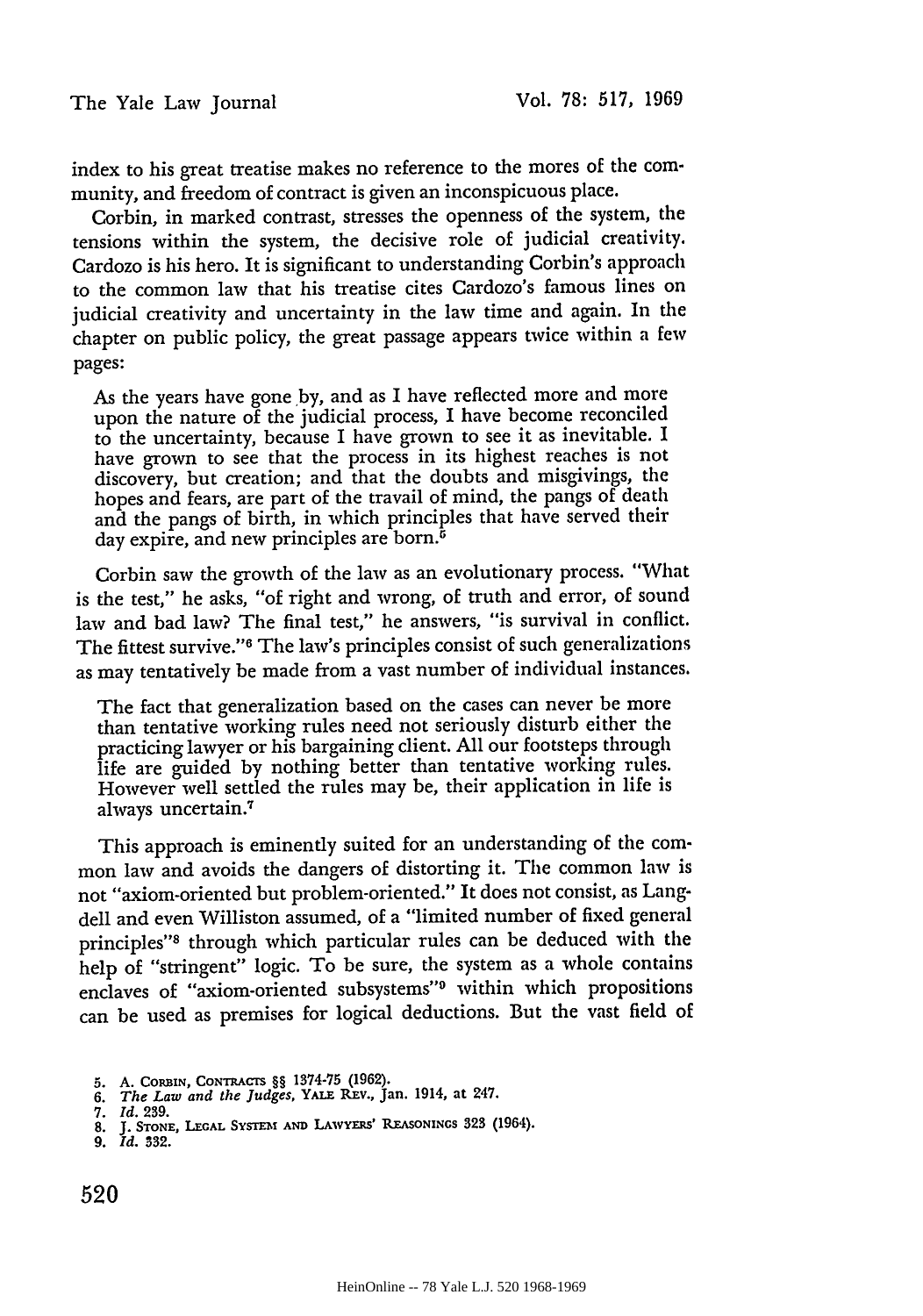contracts with its inherent tensions is not such a subsystem even where it is supposedly governed by the Uniform Commercial Code. The **UCC** does not measure up to John Stuart Mill's ideal code in which the method of judicial reasoning is wholly and exclusively the method of syllogistic reasoning. The Code is subject to conflicting interpretations, and the comments, rather than vouchsafing uniformity, are often incomplete, not always reliable, and contradictory.10 The common law of contracts uses open-textured concepts advisedly. Consideration, for instance, as Corbin observes, defies exact definition: it is not one but many doctrines serving different policies.

Not surprisingly, then, Corbin's treatise is full of suggestions to help the courts return to and cultivate what Karl Llewellyn called the Grand Style of decision making and abandon the Formal Style, with its rigid and narrow adherence to formal logic. In a remarkable passage criticizing the techniques used by courts in handling the impossibility problem, Corbin adds:

This is not to say that attempts at generalization should cease or that the process of logical deduction should be abandoned. It is merely asserted that all generalizations should be regarded as tentative working rules, continually to be tested and reexamined in the light of the sources from which they are drawn: the customs, business practices, feelings and opinions of man—the prevailing mores of the time and place.<sup>11</sup>

In solving problems, the judicial process in common law countries does not move in the "logical dimension of derivation but rather in the historical dimension of linking cases with precedents."12 It builds on past experience. This technique forces a responsible court continuously to reexamine in the light of the case at hand the justice of results reached in a relevant line of precedents. This reexamination is all the more compelling since "for every question worth calling a problem, at least two contradictory solutions and propositions can be found in past decisions." As a consequence, the common law, despite its emphasis on stare decisis, must continually renew itself. It has to rely not merely on rules, but on principles, maxims, purposes and policies. And principles are more than mere abstraction from rules. They contain meta-legal elements and are often the result of creative choice based on wisdom and experience.

**<sup>10.</sup>** Furthermore, the philosophies of draftsmanship underlying articles 2 and **3 arc** quite different.

<sup>11.</sup> *COMsN* § 1331. **12. J.** EssER, **GRUNDSAirz UND NORM** 183-84 **(1956); STONE. supra** note **8,** at **332.**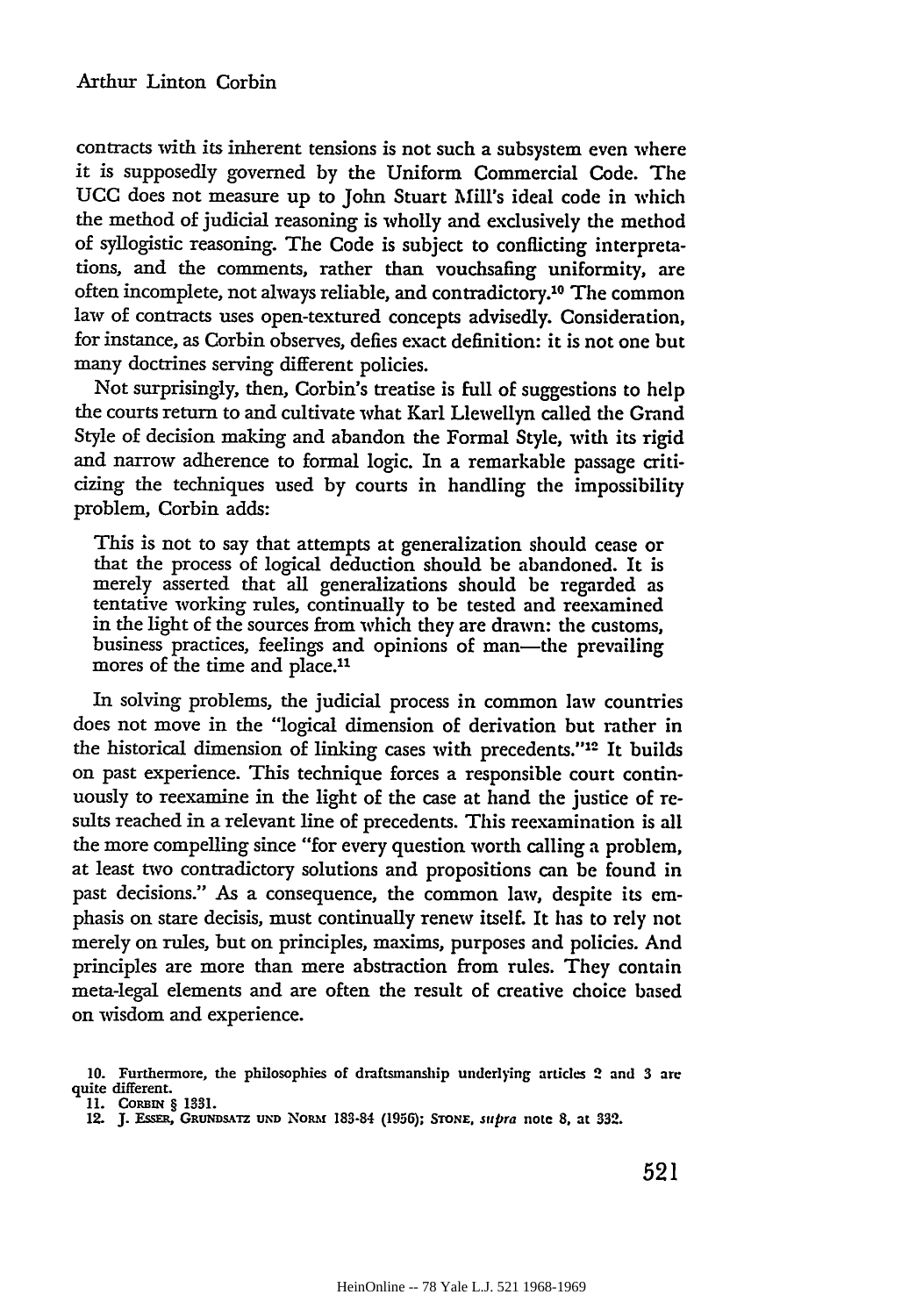Yet the final choice of a good judge, however indeterminate, is not at large. Arbitrariness is kept in bounds by steadying factors, such as the community's sense of justice, the judge's training, his workmanship and the prospect of "free and unrestrained criticism." It is therefore imperative that the judge be as articulate as possible in expressing his value judgments so that his preferences can be tested by further research and weighed by the democratic process. "A better brand of justice," Corbin claims,

may be delivered by a court that is clearly conscious of its own processes, than by one that states hard-bitten traditional rules and doctrines and then attains an instinctively felt justice by an avoidance of them that is only half-conscious, accompanied by an extended exegesis worthy of a medieval theologian.13

The constant entry of these meta-legal factors explains why the legal order is continuously able to renew itself so as to preserve the consensus necessary for its support. This consensus makes for moderation in change; without it, he insists, the retroactive effects of judicial participation in the lawmaking process would be intolerable. In resorting to working rules, the judicial process avoids the dangers of dogmatism on the one hand and the anarchy of mere personal preferences on the other. Working rules are not to be scorned because they are tentative; they guard the rationality of the system.

The rationality achieved, however, is of a material rather than a formal nature. It reflects "the settled convictions of the community." "That judge is wise and just," Corbin asserts, "who draws from the weltering mass the principle actually immanent therein, and declares it as the law."<sup>14</sup> This description of the judicial process is not metaphysical. Corbin does not subscribe to the philosophy that values are inherent in facts and the judge has only to discover them. To be sure, he frequently argued that facts, not legal doctrines, play the major role in judicial decision;<sup>15</sup> but his use of the term "immanent" means that

[t]he judge must compare the specific situation before him with other similar (though never identical) situations and thus find a "type-situation" that enables him to construct a tentative working rule that can be applied to all of them. He can do this only by his human reasoning process **....** [T]he "rule" **by** which he "justifies" his decision is the result of his own creative reasoning process, an inductive not a deductive process **....** It rests on the not so very

**<sup>13.</sup>** CORBIN § **561.** 14. *The Law and the Judges,* YALE **REV.,** Jan. 1914, at 250. **15. CORBIN** § **1303.**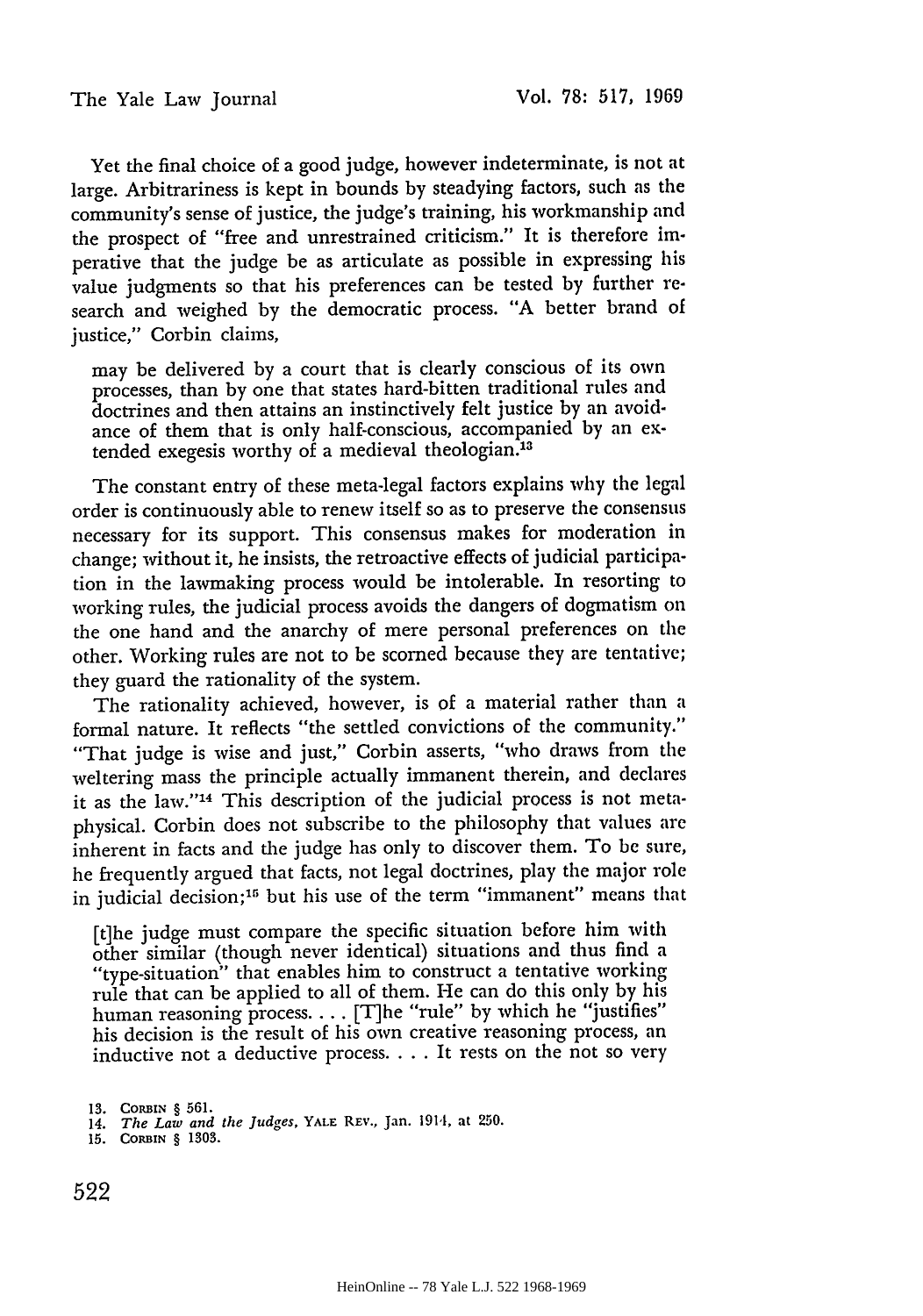"solid foundation of what reason can recognize" and produce. It is drawn from a group of related situations and is to be corrected or replaced by other generalizations by other judges and scholars as new situations and new life conditions press on their attention."0

Professor Corbin, as the passage above illustrates, calls the method used in legal reasoning inductive and rejects the notion that the process is deductive. But, I submit, on his own showing it is neither. Professor Corbin understood intuitively that the reasoning of common law lawyers has preserved a way of argument already investigated in antiquity under the name of rhetoric or dialectical reasoning.17 It was well-known to the Roman jurists and throughout the middle ages until it waned with the advent of Cartesian philosophy. Legal reasoning is neither "logical demonstration, nor inductive generalization, nor apprehension of selfevident truth."<sup>18</sup> The rules used as propositions are not "primary and true," or, as Corbin was fond of saying, "eternal or changeless." They bring into vision the experience preserved in precedents. They are true to the extent that their creators are trustworthy. They claim to be worthy of persuading the expert and ultimately the right-minded man, but they are true only for the time being.

Professor Corbin refrains from making things clearer than they are. A remarkable passage in the sixth volume of his treatise, dealing with the allocation of the risk in the impossibility situation, states: "Where neither custom nor agreement determines the allocation of a risk, the court must emphasize its equity powers and pray for the wisdom of Solomon."'19 To paraphrase Mill, Corbin did not commit the typical error of "a man of dear ideas" who imagines that "whatever is seen confusedly does not exist." When he met with complexities, he attempted to dispel the mist, and fix the outlines of the dim form which looms behind.20 All too often we are inclined to overrate intellectual prowess. Again in the language of Mill, "Courage, verbal acuteness, command over the forms of argumentation and a popular style will make out of the shallowest man, with sufficient lack of reverence, a first rate negative [teacher]."<sup>21</sup> Corbin's work is that of a positive teacher. His treatise

21. *Id.* **359.**

**<sup>16.</sup>** *A Tribute to Karl Llewellyn,* **71 YALE LJ. 805, 811-12** (1962.

<sup>17.</sup> See C. PERELMAN, THE IDEA OF JUSTICE AND THE PROBLEM OF ARGUMENT (1963); T. VIEHWEG, TOPIK UND JURISPRUDENZ (1963); STONE, supra note 8, at 325 et seq.; J.P. DAWSON, THE ORACLES OF THE LAW 498 (1968).

<sup>18.</sup> Hart, *Introduction to C. PERELMAN, supra note 17, at x; see J. WISDOM. PHILOSOPHY* AND PSYCHOANALYSIS 149, 157 (1953); E. LEVI, INTRODUCTION TO LEGAL REASONING (1949).

**<sup>19.</sup> CORBIN** § 1333.

<sup>20. 1</sup> **JS. MiLL, DISSERTATIONS AND DSCUSSIONS 378 (1868).**